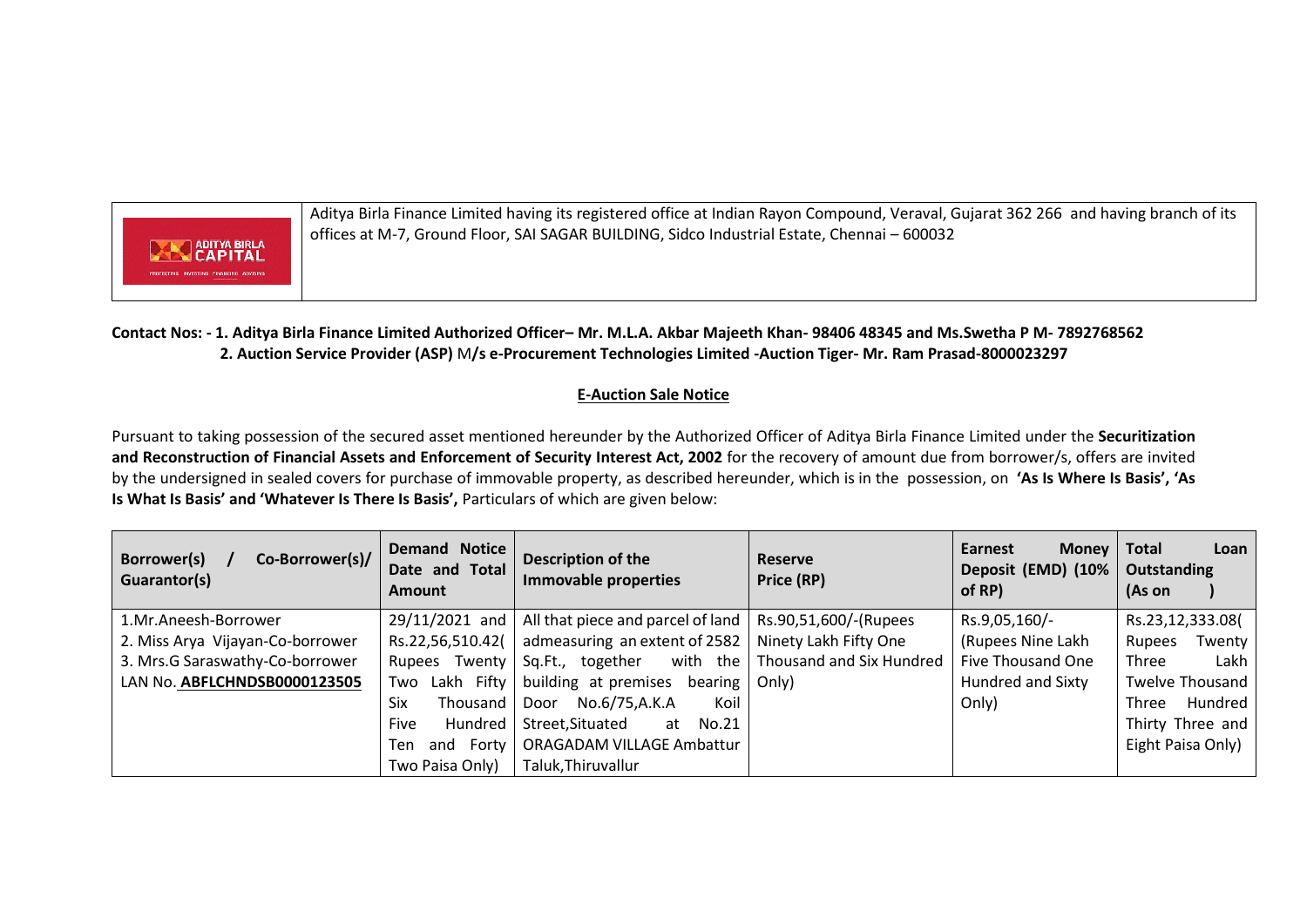| District, comprised in Survey    |
|----------------------------------|
| No.104 and bounded by;           |
| East by : Plot Belongs           |
| to Church and Mathi              |
| West by : Road                   |
| North by :<br>Property           |
| belongs to Selvi                 |
| South by : Property              |
| belongs to Mathi                 |
| Measuring                        |
| East to West on the Northern     |
| Side: 59feet                     |
| Southern Side: 35 Feet + 24 feet |
| North to South on the Eastern    |
| Side: 24 feet +34 feet           |
| Western Side: 58 feet            |

**The Terms and Conditions of the E-Auction are as under:** 

- **1.** E-Auction is being held on "AS IS WHERE IS BASIS", "AS IS WHAT IS BASIS", and "WHATEVER IS THERE IS BASIS" and will be conducted ''Online". The Auction will be conducted through the ABHFL approved auction service provider **"M/s e-Procurement Technologies Limited -Auction Tiger B-704- 05, Wall Street - II, Opp. Orient Club,Nr. Gujarat College, Ellis Bridge, Ahmedabad - 380006 Gujarat (India) Help Line Nos. 079- 61200559/837/842/881/880 Help Line E-mail id: [support@auctiontiger.net](mailto:support@auctiontiger.net) through the web portal [https://sarfaesi.auctiontiger.net](https://sarfaesi.auctiontiger.net/) "**
- 2. **Last Date of Submission of Tender/Sealed Bid/Offer** in the prescribed tender forms along with EMD and KYC is **12/05/2022 up to 5:00 PM** at the Branch Office address mentioned herein above. Tenders that are not filled up or tenders received beyond last date will be considered as invalid tender and shall accordingly be rejected. No interest shall be paid on the EMD.
- 3. **Date of E-Auction** for Property is **13/05/2022** at the web porta[l https://sarfaesi.auctiontiger.net](https://sarfaesi.auctiontiger.net/) from **11:00 AM to 1:00 PM with unlimited extensions of 5 Minutes each.**
- 4. The tender/Sealed Bid/offer will be opened in the presence of the Authorized Officer.
- 5. **Date of Inspection of the Immovable Property** is **on 09/05/2022** between **11.00 AM** to **04.00 PM**.
- 6. The Earnest Money Deposit (EMD) of the successful bidder shall be retained towards part sale consideration and the EMD of unsuccessful bidders shall be refunded. The Earnest Money Deposit shall not bear any interest. The successful bidder shall have to deposit 25% of the sale price, adjusting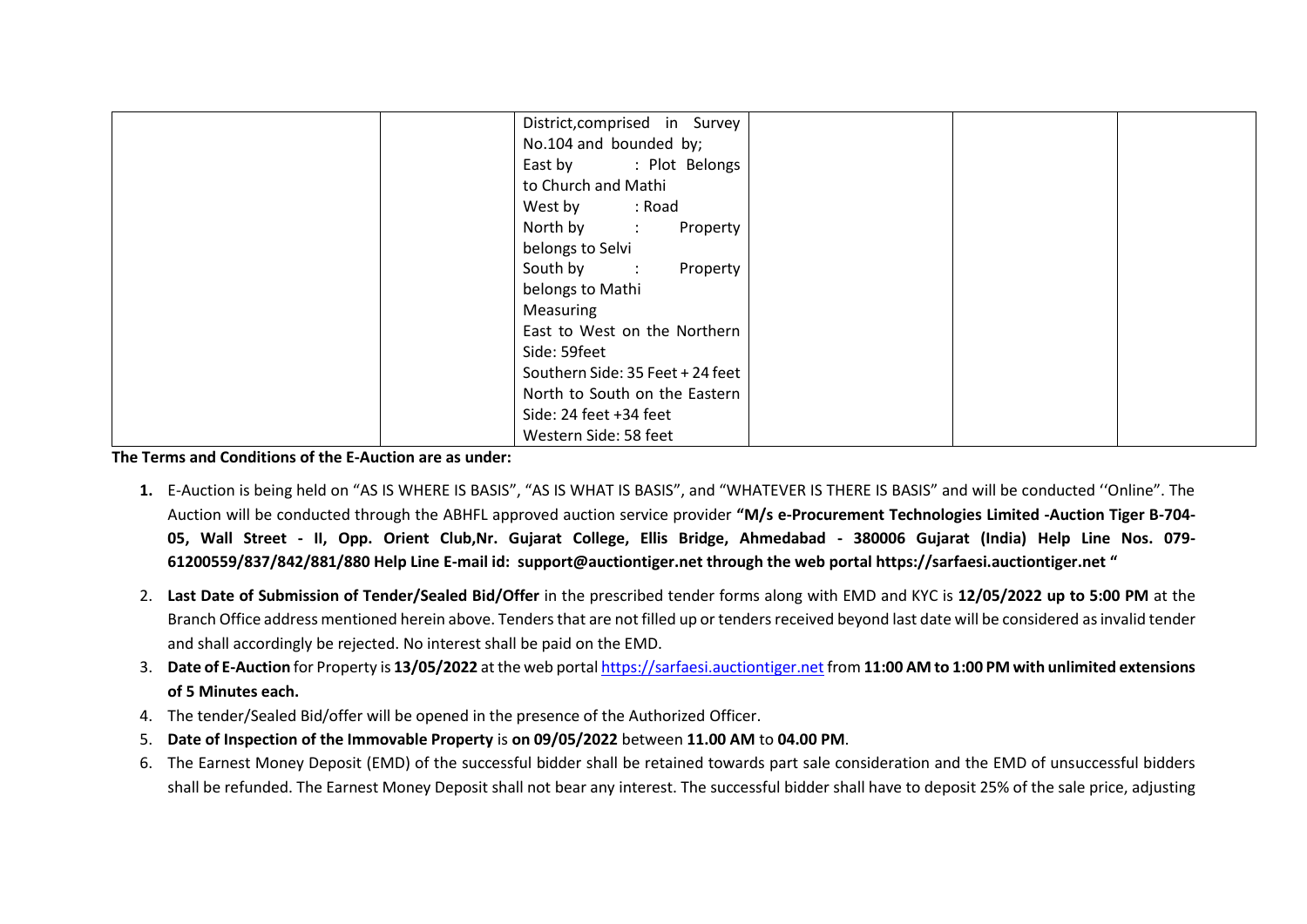the EMD already paid, immediately after the acceptance of bid price by the Authorized Officer and the balance 75% of the sale price on or before 15th day of sale or within such extended period as agreed upon in writing by and solely at the discretion of the Authorized Officer. In case of default in payment by the successful bidder, the amount already deposited by the offer shall be liable to be forfeited and property shall be put to re-auction and the defaulting borrower shall have no claim/ right in respect of property/ amount.

- 7. The purchaser shall bear the applicable stamp duties/ additional stamp duty/ transfer charges, fee etc. and also all the statutory/ non-statutory dues, taxes, rates, assessment charges, fees etc. owing to anybody.
- 8. The Authorized Officer, who is not bound to accept the highest offer, has the absolute right to accept or reject any or all offer(s) or adjourn/ postpone/ cancel the e-Auction without assigning any reason thereof.
- 9. The tenderer/online bidder hereby agrees that once he/she has formally registered a qualified tender before authorized officer will have to express their interest to participate through the E-auction bidding platform, by submitting this document. It shall be the tenderer's/online bidder's sole responsibility to procure his/her login id and password from auction service provider
- 10. Further interest will be charged as applicable, as per the Loan Agreement on the amount outstanding in the notice and incidental expenses, costs, etc., is due and payable till its realization.
- 11. The notice is hereby given to the Borrower/s and Guarantor/s they can bring the intending buyers/purchasers for purchasing the immovable property as described herein above, as per the particulars of terms and Conditions of Sale.
- 12. **The Borrower(s)/Co-Borrower(s)/Guarantor(s) are hereby given 30 DAYS SALE NOTICE UNDER THE SARFAESI ACT, 2002** to pay the sum mentioned as above before the date of Auction failing which the immovable property will be auctioned and balance, if any, will be recovered with interest and costs. If the Borrower pays the amount due to Aditya Birla Finance Ltd, in full before the date of sale, auction is liable to be stopped.
- 13. The detail terms and conditions of the auction sale are incorporated in the prescribed tender form. Tender forms are available at the above mentioned Zonal/Branch office.
- 14. The immovable property will be sold to the highest tenderer/Bidder in E- Auction. The Authorized Officer reserves the absolute discretion to allow inter se bidding with minimum Bid increment amount. The Property as mentioned will not be sold below Reserve Price.
- 15. The Tenderer(s) / Offerer(s) / Prospective Bidder(s) / Purchaser(s) are hereby notified that the secured asset will be sold with the Encumbrances and dues payable to Statutory Authority (if any) and are also requested, in their own interest, to satisfy himself / themselves/ itself with regard to the above and other relevant details pertaining to the above mentioned secured asset before submitting the tenders.
- 16. Aditya Birla Finance Ltd **is not responsible for any liabilities whatsoever pending upon the property as mentioned above**. **The Property shall be auctioned on 'As Is Where Is Basis', 'As Is What Is Basis' and 'Whatever Is There Is Basis'.**
- 17. The Total Loan Outstanding amount is not the loan foreclosure amount. All other charges (if any) shall be calculated at the time of closure of the loan.
- 18. The Demand Draft Should be made in favor of **'Aditya Birla Finance Limited'.**